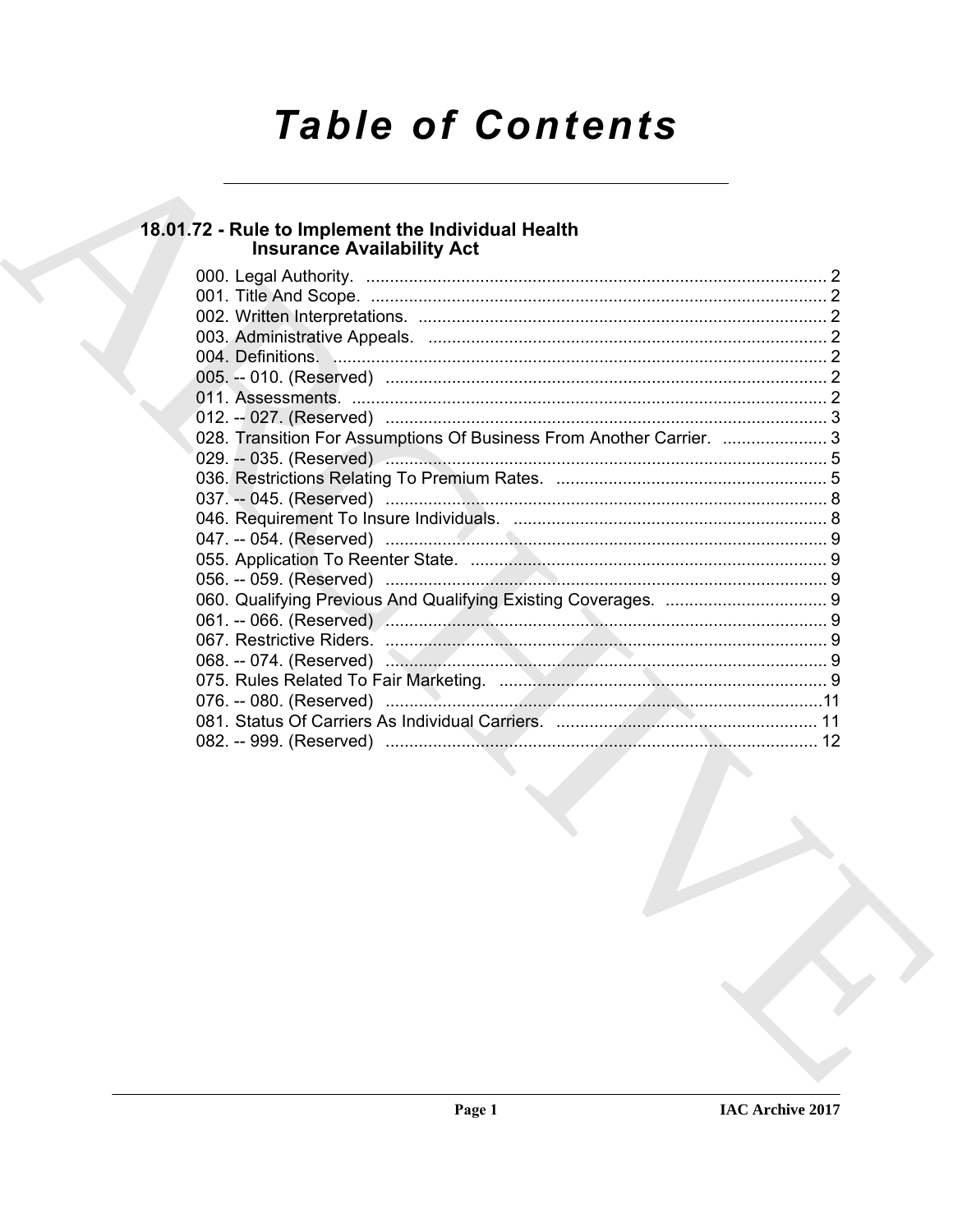#### **IDAPA 18 TITLE 01 CHAPTER 72**

#### **18.01.72 - RULE TO IMPLEMENT THE INDIVIDUAL HEALTH INSURANCE AVAILABILITY ACT**

#### <span id="page-1-1"></span><span id="page-1-0"></span>**000. LEGAL AUTHORITY.**

This rule is promulgated and adopted pursuant to the authority vested in the Director under Chapters 2, 52, and 55, Title 41, Idaho Code.

#### <span id="page-1-2"></span>**001. TITLE AND SCOPE.**

**01. Title**. This rule shall be cited in full as Idaho Department of Insurance Rules, IDAPA 18.01.72, Implement the Individual Health Insurance Availability Act." (7-1-98) "Rule to Implement the Individual Health Insurance Availability Act."

**02. Scope**. The Act and this rule are intended to promote broader spreading of risk in the individual marketplace. The Act and rule are intended to regulate all health benefit plans sold to eligible individuals. Carriers that provide health benefit plans to eligible individuals are intended to be subject to all of the provisions of the Act and this rule. (7-1-98)

#### <span id="page-1-3"></span>**002. WRITTEN INTERPRETATIONS.**

In accordance with Section 67-5201(19)(b)(iv), Idaho Code, this agency may have written statements which pertain to the interpretation of the rules of the chapter, or to the documentation of compliance with the rules of this chapter. These documents will be available for public inspection and copying at cost in the main office and each regional or district office of this agency. (7-1-98)

#### <span id="page-1-4"></span>**003. ADMINISTRATIVE APPEALS.**

All contested cases shall be governed by the provisions of Chapter 2, Title 41, Idaho Code, Chapter 52, Title 67, Idaho Code, and IDAPA 04.11.01. "Idaho Rules of Administrative Procedure of the Attorney General." (3-15-02) Idaho Code, and IDAPA 04.11.01, "Idaho Rules of Administrative Procedure of the Attorney General."

#### <span id="page-1-9"></span><span id="page-1-5"></span>**004. DEFINITIONS.**

As used in this rule: (7-1-98)

<span id="page-1-10"></span>**01.** Geographic Area. Geographic areas are limited to six (6) designated areas, with no area being han a county. smaller than a county.

<span id="page-1-12"></span>**02. Risk Characteristic**. Risk Characteristic means the health status, claims experience, duration of coverage, or any similar characteristic related to the health status or claims experience of an individual. Such characteristics can include family composition. (7-1-98)

<span id="page-1-13"></span>**03. Risk Load**. Risk Load means the percentage above the applicable base premium rate that is charged by an individual carrier to the rates of the eligible individual, to reflect the risk characteristics of the eligible individual. (7-1-98)

<span id="page-1-11"></span>**04. Idaho Resident**. Idaho resident means a person who is able to provide satisfactory proof of having resided in Idaho, as their place of domicile for a continuous six (6) month period, for purposes of being an eligible individual pursuant to Section 41-5203(10), Idaho Code. The six (6) month residency requirements would be waived for eligible individuals based on the Health Insurance Portability and Accountability Act of 1996. (3-15-02)

#### <span id="page-1-6"></span>**005. -- 010. (RESERVED)**

#### <span id="page-1-8"></span><span id="page-1-7"></span>**011. ASSESSMENTS.**

**CHAPTER 72**<br> **CHAPTER THE LIGHD INTEREST AND LEADER THE INFORMATION INTERFERIENCE AND ARCHIVES THE CHAPTER INTERFERIENCE AND INTERFERIENCE INTERFERIENCE (SIGN) 3, 25, and 55, 116 (4), 1460 Code.<br>
THE 6 H, 1 date Code.<br>
T** Annual Assessment To Fund Losses. The Board shall, prior to March 1st of each year, determine and file with the Director an estimate of the assessments needed to fund the losses incurred by the Idaho Small Employer and Individual Health Reinsurance Program. The March 1, 2001 assessment anticipated by Section 41-4711, Idaho Code, will consist of the amounts needed to cover the claims cost of the individual policies issued on or before June 30, 2000. This interim assessment shall be based on the assessment formula set forth in Section 41-4711(12)(c), Idaho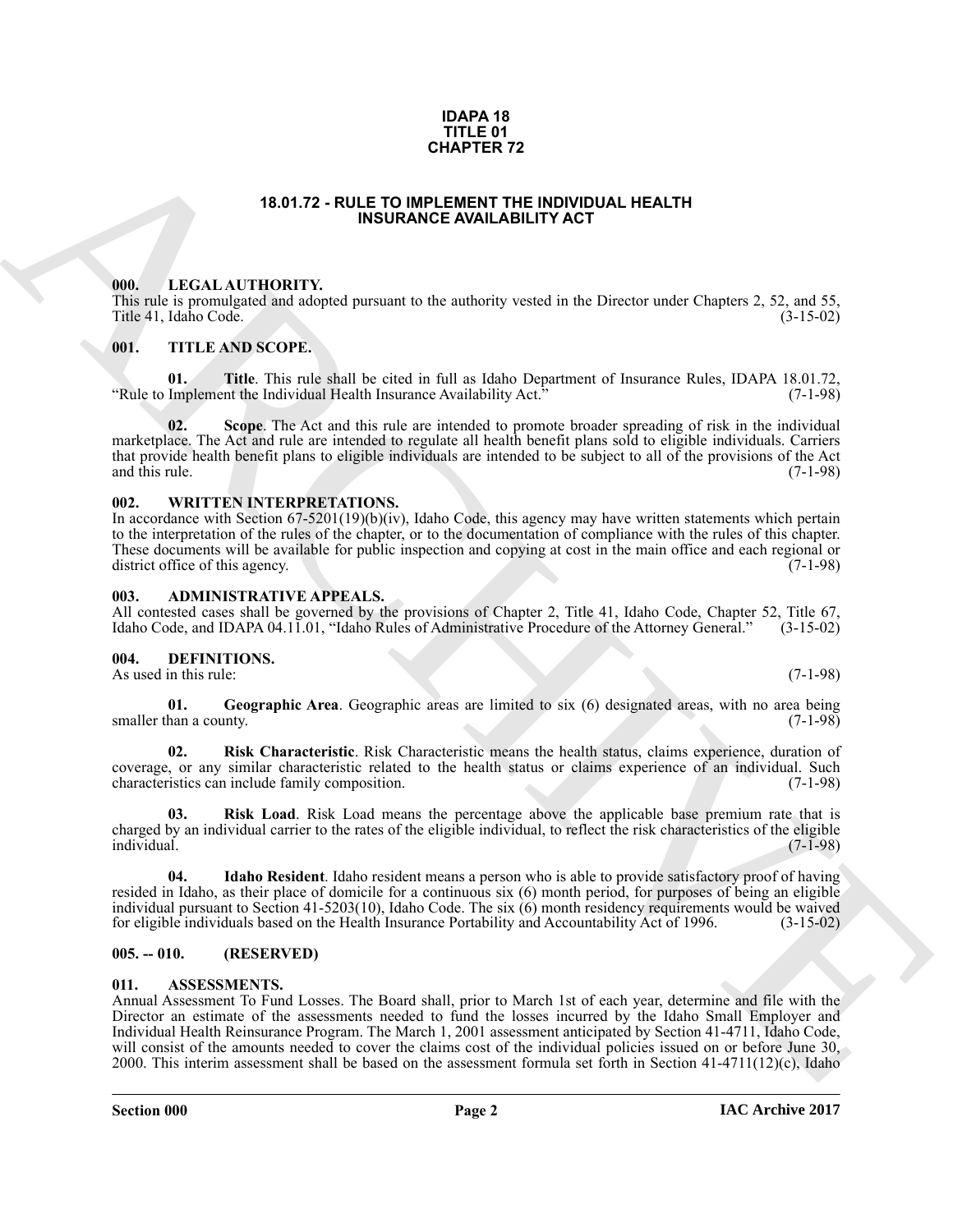Code. Initial or interim assessments paid, on behalf of the Idaho Individual High Risk Reinsurance Pool, will be credited to each carrier's account when the amounts needed to fund losses and pay program expenses are known. (3-15-02)

### <span id="page-2-0"></span>**012. -- 027. (RESERVED)**

#### <span id="page-2-2"></span><span id="page-2-1"></span>**028. TRANSITION FOR ASSUMPTIONS OF BUSINESS FROM ANOTHER CARRIER.**

<span id="page-2-3"></span>**01. Conditions for Transfer or Assumption of Entire Insurance Obligation**. An individual carrier shall not transfer or assume the entire insurance obligation and/or risk of a health benefit plan covering an individual in this state unless: (7-1-98)

**a.** The transaction received any necessary approval of the insurance supervisory official of the state of of the assuming carrier: (7-1-98) domicile of the assuming carrier;

**b.** The transaction received any necessary approval of the insurance supervisory official of the state of of the ceding carrier; and,  $(7-1-98)$ domicile of the ceding carrier; and,

<span id="page-2-6"></span>**c.** The transaction otherwise meets the requirements of Section 028. (7-1-98)

Gradiente of francesco control and the based of the based of the based of the control and the state of the state of the state of the state of the state of the state of the state of the state of the state of the state of t **02. Time Frame for Filing Plan to Assume or Cede Entire Insurance Obligation**. A carrier domiciled in this state that proposes to assume or cede the entire insurance obligation and/or risk of one or more individual health benefit plans from another carrier shall make a filing for approval with the Director at least sixty (60) days prior to the date of the proposed assumption. The Director may approve the transaction if the Director finds that the transaction is in the best interests of the individuals insured under the health benefit plans to be transferred and is consistent with the purposes of the Act and this rule. The Director shall not approve the transaction until at least thirty (30) days after the date of the filing; except that, if the ceding carrier is in hazardous financial condition, the Director may approve the transaction as soon as the Director deems reasonable after the filin the Director may approve the transaction as soon as the Director deems reasonable after the filing.

<span id="page-2-4"></span>**03. Filing Requirements**. The filing required under Subsection 028.02 shall: (7-1-98)

**a.** Describe the health benefit plan (including any eligibility requirements) of the ceding carrier from e health benefit plans will be ceded; (7-1-98) which the health benefit plans will be ceded;

**b.** Describe whether the assuming carrier will maintain the assumed health benefit plans (pursuant to Subsection 028.08) or will incorporate them into existing business (pursuant to Subsection 028.09). If the assumed health benefit plans will be incorporated into existing business, the filing shall describe the business of the assuming carrier into which the health benefit plans will be incorporated; (7-1-98) carrier into which the health benefit plans will be incorporated;

Describe whether the health benefit plans being assumed are currently available for purchase by<br>(7-1-98) eligible individuals;

**d.** Describe the potential effect of the assumption, if any, on the benefits provided by the health benefit be assumed; (7-1-98) plans to be assumed;

**e.** Describe the potential effect of the assumption, if any, on the premiums for the health benefit plans umed: (7-1-98) to be assumed;

**f.** Describe any other potential material effects of the assumption on the coverage provided to the ndividuals covered by the health benefit plans to be assumed; and (7-1-98) eligible individuals covered by the health benefit plans to be assumed; and

<span id="page-2-5"></span>**g.** Include any other information required by the Director. (7-1-98)

**04. Requirements for Informational Filings in Each State in Which There are Individual Health Benefit Plans**. An individual carrier required to make a filing under Subsection 028.02 shall also make an informational filing with the Insurance Supervisory Official of each state in which there are individual health benefit plans that would be included in the transaction. The informational filing to each state shall be made concurrently with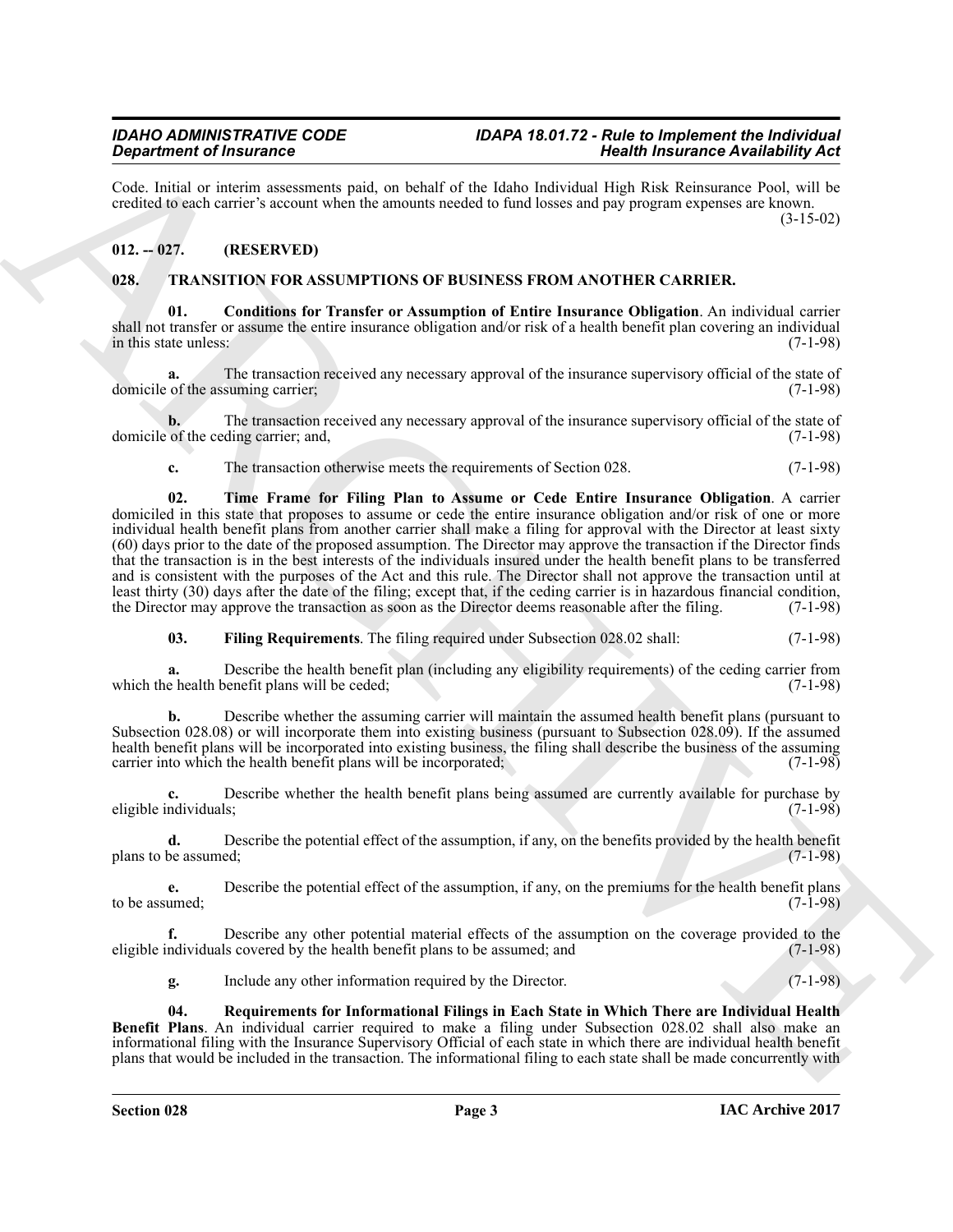the filing made under Subsection 028.02 and shall include at least the information specified in Subsection 028.03 for the individual health benefit plans in that state. (7-1-98) the individual health benefit plans in that state.

<span id="page-3-1"></span>**05. Other Provisions and Conditions to be Considered in the Transfer and Assumption of the Entire Insurance Obligation**. An individual carrier shall not transfer or assume the entire insurance obligation and/ or risk of a health benefit plan covering an eligible individual in this state unless it complies with the following provisions: (7-1-98)

**a.** The carrier has provided notice to the Director at least sixty (60) days prior to the date of the proposed assumption. The notice shall contain the information specified in Subsection 028.03 for the health benefit plans covering eligible individuals in this state. (7-1-98)

**b.** If the assumption of a health benefit plan would result in the assuming individual carrier being out of compliance with the limitations related to premium rates contained in Section 41-5206(1)(a), Idaho Code, the assuming carrier shall make a filing with the Director pursuant to Section  $41-5206(2)$ , Idaho Code, seeking suspension of the application of Section  $41-5206(1)(a)$ , Idaho Code. (7-1-98) suspension of the application of Section  $41-5206(1)(a)$ , Idaho Code.

**c.** An assuming carrier seeking suspension of the application of Section 41-5206(1)(a), Idaho Code, shall not complete the assumption of health benefit plans covering eligible individuals in this state unless the Director grants the suspension requested pursuant to Subsection 028.05.b. (7-1-98) grants the suspension requested pursuant to Subsection 028.05.b.

**Solution of Haustmass Constitution 14.5 and the effective of the effective of the effective of Haustmass Constitution 14.5 and the effective of the effective of the effective of the effective of the effective of the eff d.** Unless a different period is approved by the Director, a suspension of the application of Section 41-  $5206(1)(a)$ , Idaho Code, shall, with respect to assumed one (1) or more health benefit plans, be for no more than fifteen (15) months and, with respect to each individual, shall last only until the anniversary date of such individual's coverage (except that the period with respect to an individual may be extended beyond such individual first anniversary date for a period of up to twelve  $(12)$  months if the anniversary date occurs within three (3) months of the date of assumption of the health benefit plan). (7-1-98) date of assumption of the health benefit plan).

<span id="page-3-0"></span>**06. Exceptions to Ceding or Assumption of Business**. Except as provided in Subsection 028.02, an individual carrier shall not cede or assume the entire insurance obligation or risk for an individual health benefit plan unless the transaction includes the ceding to the assuming carrier of all business within Idaho which includes such health benefit plan. (7-1-98) health benefit plan.

<span id="page-3-3"></span>**07.** Requirements for Ceding Less Than Entire Business. An Individual carrier may cede less than health benefit plan to an assuming carrier if: (7-1-98) an entire health benefit plan to an assuming carrier if:

**a.** One (1) or more eligible individuals in the health benefit plan have exercised their right under contract to reject, either directly or by implication, the ceding of their health benefit plans to another carrier. In that instance, the transaction shall include each health benefit plan with the exception of those health benefit plans for which an eligible individual has rejected the proposed cession; or

**b.** After a written request from the transferring carrier, the Director determines that the transfer of less than all health benefit plans is in the best interests of the eligible individuals insured. (7-1-98)

<span id="page-3-5"></span>**08. Separate Health Benefit Plans**. Except as provided in Subsection 028.09, an individual carrier that assumes one (1) or more health benefit plans from another carrier may maintain such health benefit plans as a separate health benefit plan. separate health benefit plan.

<span id="page-3-4"></span>**09. Restrictions to Apply Eligibility Requirements by Assuming Carrier**. An assuming carrier may not apply eligibility requirements, with respect to an assumed health benefit plan (or with respect to any health benefit plan subsequently offered to an eligible individual covered by such an assumed health benefit plan) that are more stringent than the requirements applicable to such health benefit plan prior to the assumption. (7-1-98)

<span id="page-3-2"></span>**10. Request for Extension of the Transition Period**. The Director may approve a longer period of transition upon application of an individual carrier. The application shall be made within sixty (60) days after the date of assumption of the health benefit plan and shall clearly state the justification for a longer transition period. (7-1-98)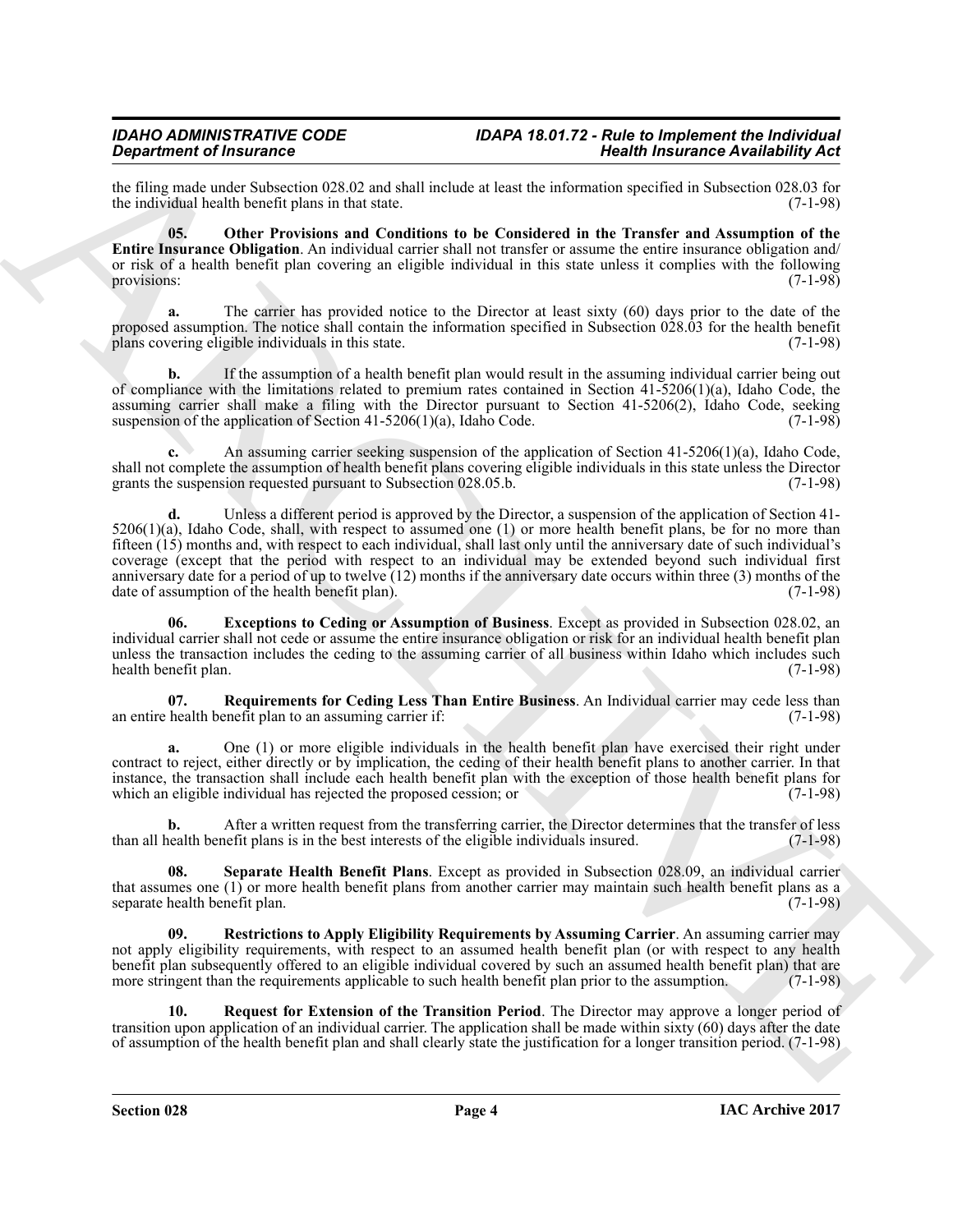<span id="page-4-7"></span>**11. Additional Information**. Nothing in Section 028 or in the Act is intended to: (7-1-98)

**a.** Reduce or diminish any legal or contractual obligation or requirement, including any obligation in Section 41-511. Idaho Code, of the ceding or assuming carrier related to the transaction: (7-1-98) provided in Section 41-511, Idaho Code, of the ceding or assuming carrier related to the transaction;

**b.** Authorize a carrier that is not admitted to transact the business of insurance in this state to offer or alth benefit plans in this state; or insure health benefit plans in this state; or

**c.** Reduce or diminish the protections related to an assumption reinsurance transaction provided in Section 41-511, Idaho Code, or otherwise provided by law. (7-1-98)

### <span id="page-4-0"></span>**029. -- 035. (RESERVED)**

#### <span id="page-4-5"></span><span id="page-4-2"></span><span id="page-4-1"></span>**036. RESTRICTIONS RELATING TO PREMIUM RATES.**

**Equation of Insurance Constraints Neumannia Neumannia Neumannia Neumannia Neumannia Neumannia Neumannia Neuman<br>
11. Additional Institution of the set of the set of the set of the set of the set of the set of the set of t 01. Rate Manual**. An individual carrier shall develop a rate manual for all individual business. Base premium rates and new business premium rates charged to eligible individuals by the individual carrier shall be computed solely from the applicable rate manual developed pursuant to this subsection. To the extent that a portion of the premium rates charged by an individual carrier is based on the carrier's discretion, the manual shall specify the criteria and factors considered by the carrier in exercising such discretion. (7-1-98) criteria and factors considered by the carrier in exercising such discretion.

<span id="page-4-6"></span>**02. Requirements for Adjustments to Rating Method**. An individual carrier shall not modify the rating method used in the rate manual for its individual business until the change has been approved as provided in this paragraph. The Director may approve a change to a rating method if the Director finds that the change is reasonable actuarially appropriate, and consistent with the purposes of the Act and this rule. (7-1-98) reasonable, actuarially appropriate, and consistent with the purposes of the Act and this rule.

**03. Information Required for Review of Modification of Rating Method**. A carrier may modify the rating method for its individual business only with prior approval of the Director. A carrier requesting to change the rating method for its individual business shall make a filing with the Director at least thirty (30) days prior to the proposed date of the change. The filing shall contain at least the following information: (7-1-98) proposed date of the change. The filing shall contain at least the following information:

<span id="page-4-4"></span>**a.** The reasons the change in rating method is being requested;  $(7-1-98)$ 

**b.** A complete description of each of the proposed modifications to the rating method; (7-1-98)

**c.** A description of how the change in rating method would affect the premium rates currently charged to eligible individuals in the health benefit plan, including an estimate from a qualified actuary of the number of individuals (and a description of the types of individuals) whose premium rates may change by more than ten percent (10%) due to the proposed change in rating method (not generally including increases in premium rates applicable to all individuals in a health benefit plan);

**d.** A certification from a qualified actuary that the new rating method would be based on objective and credible data and would be actuarially sound and appropriate; and (7-1-98)

**e.** A certification from a qualified actuary that the proposed change in rating method would not produce premium rates for eligible individuals that would be in violation of Section 41-5206, Idaho Code. (7-1-98)

<span id="page-4-3"></span>**04. Change in Rating Method**. For the purpose of Section 036 a change in rating method shall mean: (7-1-98)

**a.** A change in the number of case characteristics used by an individual carrier to determine premium rates for health benefit plans in its individual business (an individual carrier shall not use case characteristics other than age, individual tobacco use, geography or gender without prior approval of the Director); (7-1than age, individual tobacco use, geography or gender without prior approval of the Director); (7-1-98)

- **b.** A change in the method of allocating expenses among health benefit plans; or (7-1-98)
- **c.** A change in a rating factor with respect to any case characteristic if the change would produce a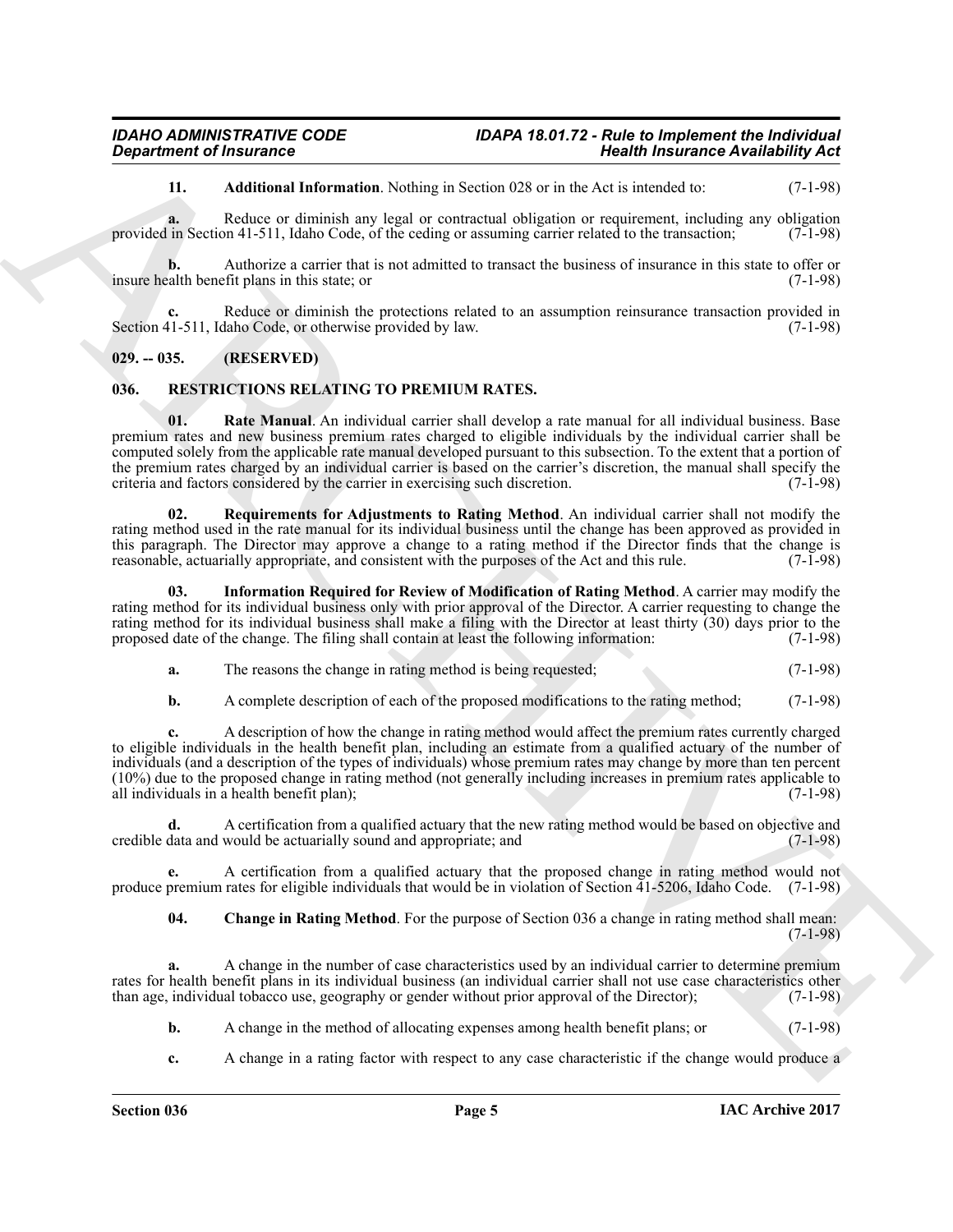change in premium for any individual that exceeds ten percent (10%). (7-1-98)

**d.** For the purpose of Subsection 036.04, a change in a rating factor shall mean the cumulative change with respect to such factor considered over a twelve (12) month period. If an individual carrier changes rating factors with respect to more than one case characteristic in a twelve (12) month period, the carrier shall consider the cumulative effect of all such changes in applying the ten percent (10%) test. (7-1-98)

<span id="page-5-6"></span>**05. Rate Manual to Specify Case Characteristics and Rate Factors to be Applied**. The rate manual developed pursuant to Subsection 036.01 shall specify the case characteristics and rate factors to be applied by the individual carrier in establishing premium rates for the health benefit plans. (7-1-98)

<span id="page-5-0"></span>**06. Case Characteristics Other Than Age, Individual Tobacco Use, Geography and Gender - Must Have Prior Approval of Director**. An individual carrier may not use case characteristics other than those specified in Section 41-5206(1)(f), Idaho Code, without the prior approval of the Director. An individual carrier seeking such an approval shall make a filing with the Director for a change in rating method under Subsection 036.02. (3-15-02)

<span id="page-5-1"></span>**07. Case Characteristics Shall be Applied in a Uniform Manner**. An individual carrier shall use the same case characteristics in establishing premium rates for each health benefit plan and shall apply them in the same manner in establishing premium rates for each such health benefit plan. Case characteristics shall be applied without regard to the risk characteristics of an eligible individual. (7-1-98) regard to the risk characteristics of an eligible individual.

<span id="page-5-5"></span><span id="page-5-2"></span>**08. Rate Manual Must Clearly Illustrate Relationship Among Base Premium Rate and Any Difference in New Business Rate**. The rate manual developed pursuant to Subsection 036.01 shall clearly illustrate the relationship among the base premium rates charged for each health benefit plan. If the new business premium rate is different than the base premium rate for a health benefit plan, the rate manual shall illustrate the difference.

(7-1-98)

*Department of Insurance*<br>
States an example in the material distinctive to provait (1995).<br>
States an example in the material distinctive to the state and provail (1995)<br>
state angular state and the material distinctiv **09. Differences in Premium Rates Must Reflect Reasonable and Objective Differences**. Differences among base premium rates for health benefit plans shall be based solely on the reasonable and objective differences in the design and benefits of the health benefit plans and shall not be based in any way on the actual or expected health status or claims experience of the eligible individual or groups that choose or are expected to choose a particular health benefit plan. An individual carrier shall apply case characteristics and rate factors within its health benefit plans in a manner that assures that premium differences among health benefit plans for identical individuals vary only due to reasonable and objective differences in the design and benefits of the health benefit plans and are not due to the actual or expected health status or claims experience of the individuals that choose or are expected to choose a particular health benefit plan. (3-15-02) choose a particular health benefit plan.

<span id="page-5-4"></span>**10. Premium Rates to be Developed in Two Step Process**. The rate manual developed pursuant to Subsection 036.01 shall provide for premium rates to be developed in a two (2) step process. In the first step, a base premium rate shall be developed for the eligible individual without regard to any risk characteristics. In the second step, the resulting base premium rate may be adjusted by a risk load, subject to the provisions of Section 41-5206, Idaho Code, to reflect the risk characteristics of the individual. (7-1-98)

<span id="page-5-3"></span>**11. Exception to Application Fee, Underwriter Fee or Other Fees**. Except as provided in Subsection 036.12, a premium charged to an individual for a health benefit plan shall not include a separate application fee, underwriting fee, or any other separate fee or charge. (7-1-98) application fee, underwriting fee, or any other separate fee or charge.

<span id="page-5-8"></span>**12. Uniform Application of Fees**. A carrier may charge a separate fee with respect to a health benefit plan provided the fee is applied in a uniform manner to all health benefit plans. All such fees are premium and shall<br>be included in determining compliance with the Act and this rule. (7-1-98) be included in determining compliance with the Act and this rule.

<span id="page-5-7"></span>**13. Uniform Allocation of Administration Expenses**. An individual carrier shall allocate administrative expenses to the basic, standard, and catastrophic health benefit plans on no less favorable of a basis than expenses are allocated to other health benefit plans. The rate manual developed pursuant to Subsection 036.01 shall describe the method of allocating administrative expenses to the health benefit plans for which the manual was developed. (7-1-98) developed. (7-1-98)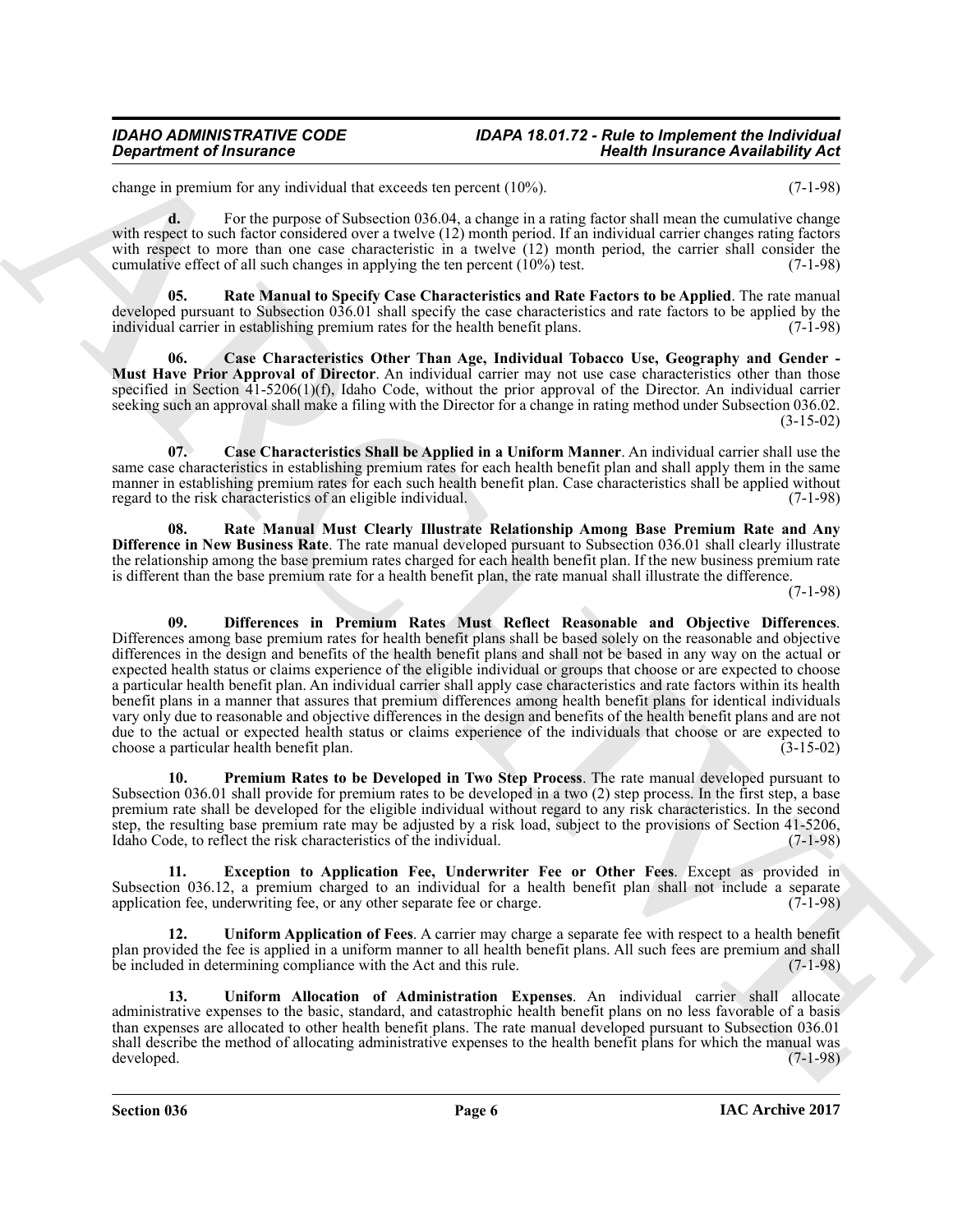<span id="page-6-3"></span>**14. Rate Manual to be Maintained for a Period of Six Years**. Each rate manual developed pursuant to Subsection 036.01 shall be maintained by the carrier for a period of six  $(6)$  years. Updates and changes to the manual shall be maintained with the manual. manual shall be maintained with the manual.

<span id="page-6-2"></span>**15. Rate Manual and Practices Must Comply With Guidelines Issued by Director**. The rate manual and rating practices of an individual carrier shall comply with any guidelines issued by the Director. (7-1-98)

<span id="page-6-0"></span>**16. Application of Restrictions Related to Changes in Premium Rates**. The restrictions related to changes in premium rates are set forth in Section 41-5206(1)(b), Idaho Code, and shall be applied as follows:

(7-1-98)

**a.** An individual carrier shall revise its rate manual each rating period to reflect changes in base rates and changes in new business premium rates. (7-1-98) premium rates and changes in new business premium rates.

**b.** If, for any health benefit plan with respect to any rating period, the percentage change in the new business premium rate is less than or the same as the percentage change in the base premium rate, the change in the new business premium rate shall be deemed to be the change in the base premium rate for the purposes of Sections  $41-5206(1)(b)(i)$  and  $41-5206(1)(d)(i)$ , Idaho Code. (4-5-00)

**c.** If for any health benefit plan with respect to any rating period, the percentage change in the new business premium rate exceeds the percentage change in the base premium rate, the health benefit plan shall be considered a health benefit plan into which the individual carrier is no longer enrolling new eligible individuals for the purposes of Sections  $41-5206(1)(b)(i)$ , Idaho Code. (3-15-02)

**Exparament of finances of Europe Architecture (Finance Constitution Constitution Constitution Constitution Constitution Constitution Constitution Constitution Constitution Constitution Constitution Constitution Constitut d.** If, for any rating period, the change in the new business premium rate for a health benefit plan differs from the change in the new business premium rate for any other health benefit plan by more than twenty percent (20%), the carrier shall make a filing with the Director containing a complete explanation of how the respective changes in new business premium rates were established and the reason for the difference. The filing shall<br>be made within thirty (30) days of the beginning of the rating period. (7-1-98) be made within thirty  $(30)$  days of the beginning of the rating period.

**e.** An individual carrier shall keep on file for a period of at least six (6) years the calculations used to determine the change in base premium rates and new business premium rates for each health benefit plan for each rating period. (7-1-98)

<span id="page-6-1"></span>**17. Change in Premium Rate**. Except as provided in Subsection 036.18, a change in premium rate for an eligible individual shall produce a revised premium rate that is no more than the following:

The base premium rate for the eligible individual, given its present composition, (as shown in the vised for the rating period), multiplied by: (7-1-98) rate manual as revised for the rating period), multiplied by:

| b. | One $(1)$ plus the sum of: |  | $(7-1-98)$ |
|----|----------------------------|--|------------|
|    |                            |  |            |

- i. The risk load applicable to the eligible individual during the previous rating period; and (7-1-98)
- <span id="page-6-4"></span>ii. Fifteen percent (15%) (prorated for periods of less than one (1) year). (7-1-98)

**18. Rating Restrictions on Plans Where Carrier Is No Longer Enrolling New Business**. In the case of a health benefit plan into which an Individual carrier is no longer enrolling new Individuals, a change in premium rate for an Individual shall produce a revised premium rate that is no more than the base premium rate for the Individual (given its present composition and as shown in the rate manual in effect for the Individual at the beginning of the previous rating period), multiplied by Subsection 036.18.a. and 036.18.b.; (4-5-00)

| а. | One $(1)$ plus the lesser of: | $(7-1-98)$ |
|----|-------------------------------|------------|
|    |                               |            |

i. The change in the base rate; or (7-1-98)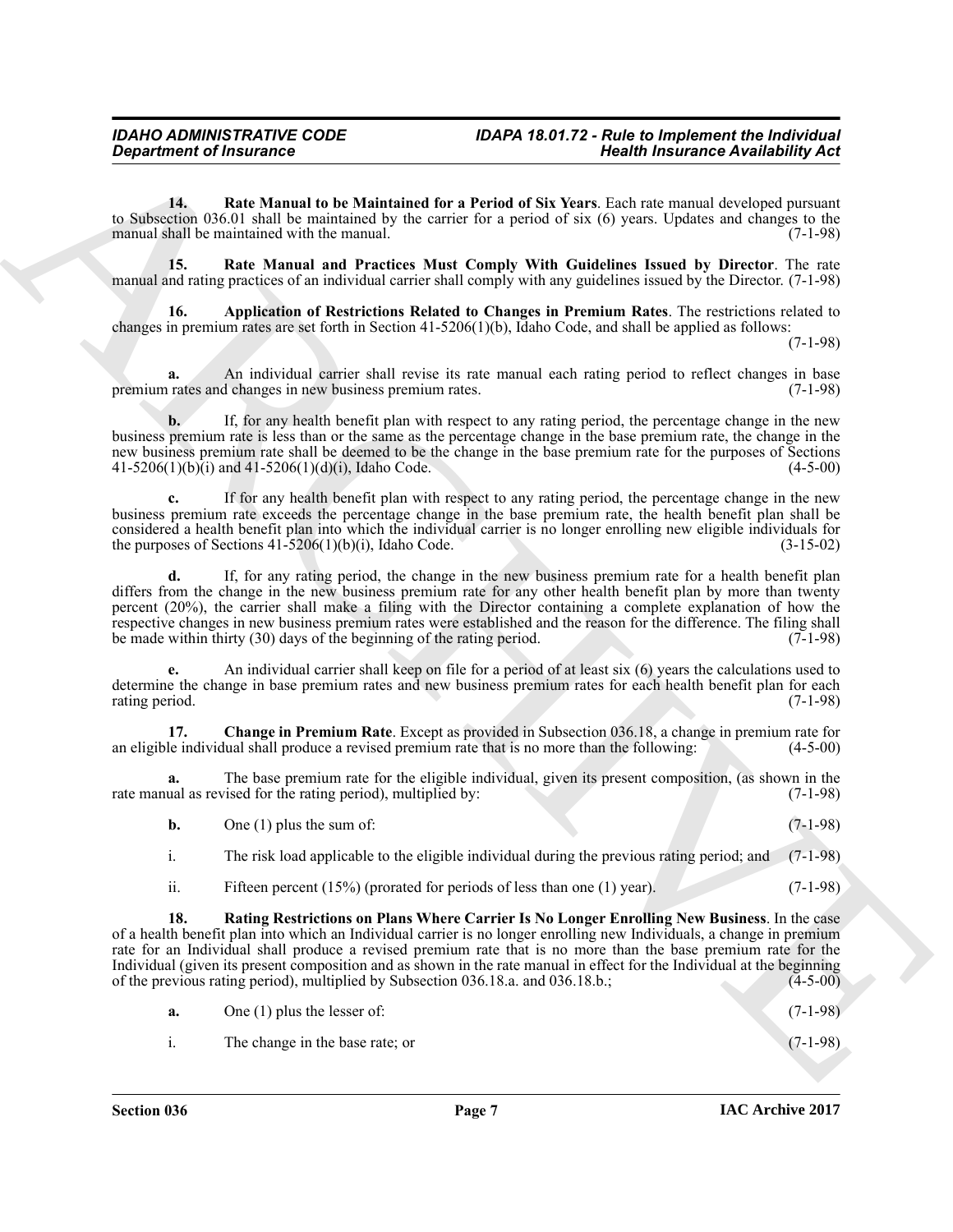ii. The percentage change in the new business premium for the most similar health benefit plan into which the Individual carrier is enrolling new Individuals.

**b.** One (1) plus the sum of:  $(7-1-98)$ 

i. The risk load applicable to the Individual during the previous rating period; and (7-1-98)

<span id="page-7-9"></span>ii. Fifteen percent (15%) (prorated for periods of less than one (1) year). (7-1-98)

**19. Limitations on Revised Premium Rate**. Notwithstanding the provisions of Subsections 036.17 and 036.18, a change in premium rate for an Individual shall not produce a revised premium rate that would exceed the limitations on rates provided in Section 41-5206, Idaho Code. (7-1-98) the limitations on rates provided in Section 41-5206, Idaho Code.

### <span id="page-7-0"></span>**037. -- 045. (RESERVED)**

### <span id="page-7-2"></span><span id="page-7-1"></span>**046. REQUIREMENT TO INSURE INDIVIDUALS.**

<span id="page-7-6"></span>**Offer of Coverage**. An individual carrier that offers coverage to an individual shall offer to provide coverage to each eligible individual and to each eligible dependent of an eligible individual. (7-1-98)

<span id="page-7-5"></span>**02. No Restrictions or Limitations on Coverage Related to Risk Characteristics**. Individuals shall be accepted for coverage by the individual carrier without any restrictions or limitations on coverage related to the risk characteristics of the Individual or their dependents, except that a carrier may exclude or limit coverage for pre-<br>existing medical conditions, consistent with the provisions provided in Section 41-5208(3), Idaho Cod existing medical conditions, consistent with the provisions provided in Section 41-5208(3), Idaho Code.

<span id="page-7-8"></span><span id="page-7-7"></span>**03. Risk Load**. An individual carrier may assess a risk load to the premium rate associated with a new entrant, consistent with the requirements of Section 41-5206, Idaho Code. The risk load shall be the same risk load charged to the Individual immediately prior to acceptance of the new entrant into the health benefit plan. (7-1-98)

**Equivariant of fractronous Company and the activities of the set and standard ARCHIVES ARCHIVES CONTINUO CONTINUO CONTINUO CONTINUO CONTINUO CONTINUO CONTINUO CONTINUO CONTINUO CONTINUO CONTINUO CONTINUO CONTINUO CONTINU Rescission**. When material application misstatements are found, rescission action by the carrier shall be taken at the carrier's option. When rescission action is taken, premiums must be refunded less any claims which had been paid prior to the date the rescission was initiated. At the carrier's option, the carrier shall seek to recover any amounts of claims paid in excess of premiums paid. The applicable contract or coverage shall be considered null and void. (7-1-98)

<span id="page-7-4"></span>**05. Coverage Rescinded for Fraud or Misrepresentation**. Any individual whose coverage is subsequently rescinded for fraud or misrepresentation shall not be deemed to be an "eligible individual" for a period of twelve (12) months from the effective date of the termination of the individual coverage and shall not be deemed to have "qualifying previous coverage" under Chapter 22, 47, 52, or 55, Title 41, Idaho Code; provided such limitations cannot be in conflict with the Health Insurance Portability and Accountability Act of 1996. (3-15-02)

#### <span id="page-7-3"></span>**06. Certification of Creditable Coverage**. (3-15-02)

**a.** Individual carriers shall provide written certification of creditable coverage to individuals in ce with Subsection 046.06.b. accordance with Subsection 046.06.b.

**b.** The certification of creditable coverage shall be provided: (3-15-02)

i. At the time an individual ceases to be covered under the health benefit plan or otherwise becomes under a COBRA continuation provision; (3-15-02) covered under a COBRA continuation provision;

In the case of an individual who becomes covered under a COBRA continuation provision, at the al ceases to be covered under that provision; and  $(3-15-02)$ time the individual ceases to be covered under that provision; and

iii. Such certification shall automatically be provided by the individual carrier or at the time a request is made on behalf of an individual if the request is made not later than twenty-four (24) months after the date of cessation of coverage described in Subsections 046.06.b.i. and 046.06.b.ii., whichever is later. (3-15-02) cessation of coverage described in Subsections 046.06.b.i. and 046.06.b.ii., whichever is later.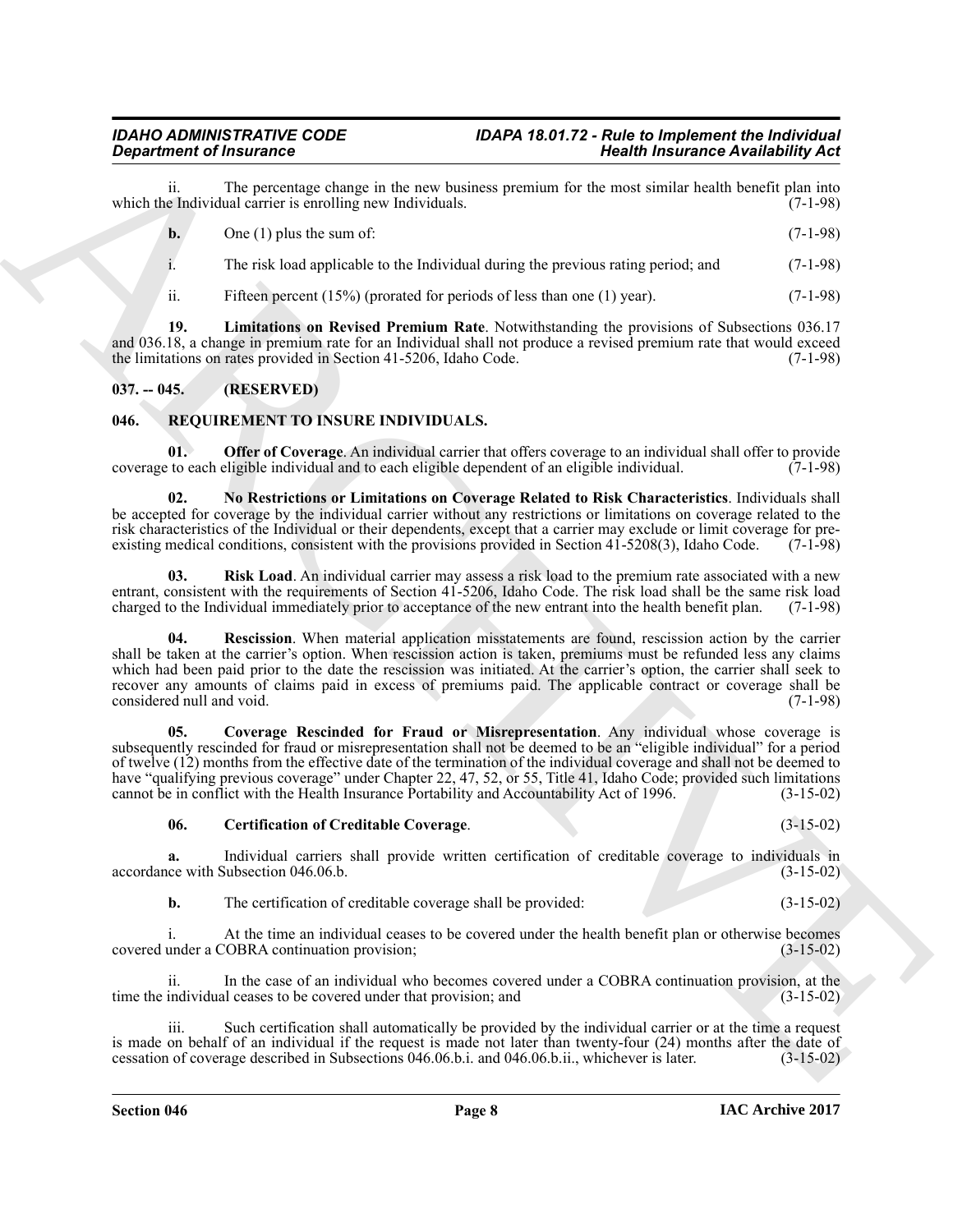**c.** The certificate of creditable coverage shall contain: (3-15-02)

i. Written certification of the period of creditable coverage of the individual under the health benefit plan; and (3-15-02) plan; and  $(3-15-02)$ 

ii. The waiting period, if any, and if applicable, affiliation period imposed with respect to the individual for any coverage under the health benefit plan. (3-15-02)

### <span id="page-8-0"></span>**047. -- 054. (RESERVED)**

### <span id="page-8-10"></span><span id="page-8-8"></span><span id="page-8-1"></span>**055. APPLICATION TO REENTER STATE.**

**Considerable of Instance Considerable Architecture is the interest of the considerable of the same of the same and the same of the same and the same and the same and the same and the same and the same and the same and th 01. Restrictions on Offering Individual Health Insurance**. An individual carrier that has been prohibited from writing coverage for individuals in this state pursuant to Section 41-5207(2), Idaho Code, may not resume offering health benefit plans to individuals in this state until the carrier has made a petition to the Director to be reinstated as an individual carrier and the petition has been approved by the Director. In reviewing a petition, the Director may ask for such information and assurances as the Director finds reasonable and appropriate. Director may ask for such information and assurances as the Director finds reasonable and appropriate.

<span id="page-8-9"></span>**02. Restrictions Based on Geographic Service Area**. In the case of an individual carrier doing business in only one established geographic service area of the state, if the individual carrier elects to non renew a health benefit plan under Section 41-5207(3), Idaho Code, the individual carrier shall be prohibited from offering health benefit plans to individuals in that service area for a period of five (5) years. (4-5-00) health benefit plans to individuals in that service area for a period of five  $(5)$  years.

### <span id="page-8-2"></span>**056. -- 059. (RESERVED)**

#### <span id="page-8-11"></span><span id="page-8-3"></span>**060. QUALIFYING PREVIOUS AND QUALIFYING EXISTING COVERAGES.**

<span id="page-8-12"></span>**01. Previous Coverage or Existing Coverage**. In determining whether a health benefit plan or other health benefit arrangement (whether public or private) shall be considered qualifying previous coverage or qualifying existing coverage for the purposes of Sections 41-5203(20), and 41-5208(3), Idaho Code, an individual carrier shall<br>interpret the Act no less favorably to an insured individual than the following:  $(3-15-02)$ interpret the Act no less favorably to an insured individual than the following:

**a.** An individual carrier shall ascertain the source of previous or existing coverage of each eligible individual and each dependent of an eligible individual at the time such individual or dependent initially enrolls into the health benefit plan provided by the individual carrier.

#### <span id="page-8-4"></span>**061. -- 066. (RESERVED)**

#### <span id="page-8-13"></span><span id="page-8-5"></span>**067. RESTRICTIVE RIDERS.**

Except as permitted in Section 41-5208(3), Idaho Code, an individual carrier shall not modify or restrict any health benefit plan with respect to any eligible individual or dependent of an eligible individual, through riders, endorsements or otherwise, for the purpose of restricting or excluding the coverage or benefits provided to such individual or dependent for specific diseases, medical conditions or services otherwise covered by the plan.(3-15-02)

### <span id="page-8-6"></span>**068. -- 074. (RESERVED)**

#### <span id="page-8-14"></span><span id="page-8-7"></span>**075. RULES RELATED TO FAIR MARKETING.**

<span id="page-8-15"></span>**01. Individual Carrier Shall Actively Market**. An individual carrier shall actively market each of its health benefit plans to individuals in this state. An individual carrier may not suspend the marketing or issuance of the basic, standard, or catastrophic health benefit plans unless the carrier has good cause and has received the prior approval of the Director.

<span id="page-8-16"></span>**02. Marketing Basic, Standard, and Catastrophic Plans**. In marketing the basic, standard, and catastrophic health benefit plans to individuals, an individual carrier shall use at least the same sources and methods of distribution that it uses to market other health benefit plans to individuals. Any producer authorized by an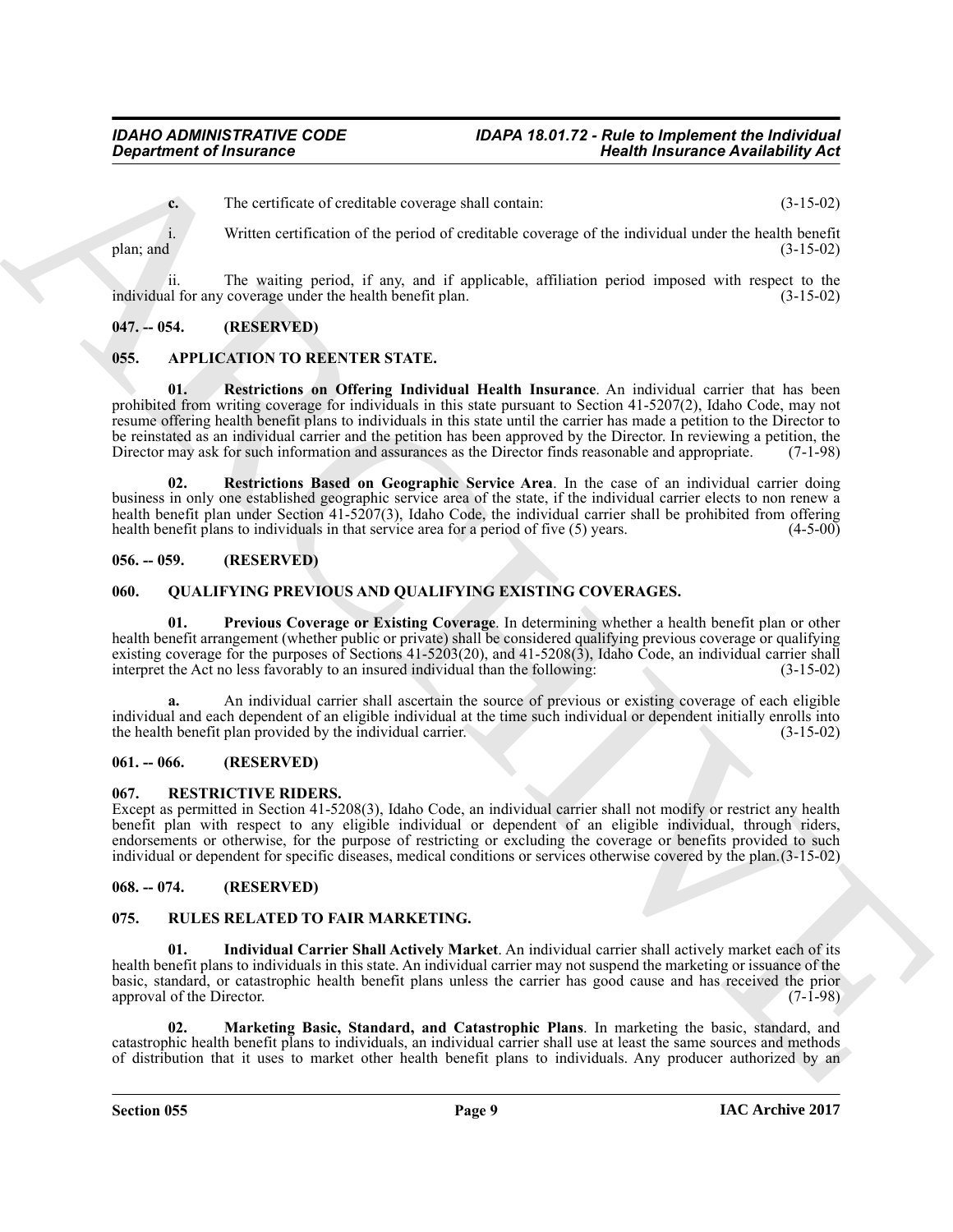individual carrier to market health benefit plans to Individuals in the state shall also be authorized to market the basic, standard, and catastrophic health benefit plans.

<span id="page-9-2"></span>**03. Offer Must be in Writing**. An individual carrier shall offer at least the basic, standard, and catastrophic health benefit plans to any individual that applies for or makes an inquiry regarding health insurance coverage from the individual carrier. The offer shall be in writing and shall include at least the following information: (4-5-00)

**a.** A general description of the benefits contained in the basic, standard, and catastrophic health benefit plans and any other health benefit plan being offered to the individual; and (7-1-98)

**b.** Information describing how the individual may enroll in the plans. (7-1-98)

<span id="page-9-6"></span>**c.** The offer may be provided directly to the individual or delivered through a producer. (7-1-98)

**04. Timeliness of Price Quote**. An individual carrier shall provide a price quote to an individual (directly or through an authorized producer) within fifteen (15) working days of receiving a request for a quote and such information as is necessary to provide the quote. An individual carrier shall notify an individual (directly or through an authorized producer) within ten  $(10)$  working days of receiving a request for a price quote of any additional information needed by the individual carrier to provide the quote.  $(7-1-98)$ additional information needed by the individual carrier to provide the quote.

<span id="page-9-5"></span><span id="page-9-0"></span>**05. Restrictions as to Application Process**. An individual carrier may not apply more stringent or detailed requirements related to the application process for the basic, standard, and catastrophic health benefit plans than are applied for other health benefit plans offered by the carrier. (7-1-98) than are applied for other health benefit plans offered by the carrier.

**Experimental control of the state of the state of the state of the state of the state of the state of the state of the state of the state of the state of the state of the state of the state of the state of the state of t 06. Denial of Coverage**. If an individual carrier denies coverage under a health benefit plan to an individual on the basis of a risk characteristic, the denial shall be in writing and shall be maintained in the individual carrier's office. This written denial shall state with specificity the risk characteristic(s) of the individual that made it ineligible for the health benefit plan it requested (for example, health status). The denial shall be accompanied by a written explanation of the availability of the basic, standard, and catastrophic health benefit plans from the individual carrier. The explanation shall include at least the following: (7-1-98)

| а. | A general description of the benefits contained in each such plan; | $(7-1-98)$ |
|----|--------------------------------------------------------------------|------------|
|    | A price quote for each such plan; and                              | $(7-1-98)$ |

<span id="page-9-4"></span>**c.** Information describing how the individual may enroll in such plans. (7-1-98)

**d.** The written information described in this paragraph may be provided within the time periods in Subsection 075.04 directly to the individual or delivered through an authorized producer. (7-1-98) provided in Subsection 075.04 directly to the individual or delivered through an authorized producer.

**07. Premium Rate Charged**. The price quote required under Subsection 075.06.b. shall be for the lowest premium rate charged under the rating system for a health benefit plan for which the individual is eligible.  $(3-15-02)$ 

<span id="page-9-7"></span>**08. Toll-Free Telephone Service**. An individual carrier shall establish and maintain a toll-free telephone service to provide information to individuals regarding the availability of individual health benefit plans in this state. The service shall provide information to callers on how to apply for coverage from the carrier. The information may include the names and phone numbers of producers located geographically proximate to the caller or such other information that is reasonably designed to assist the caller to locate an authorized producer or to otherwise<br>(7-1-98) apply for coverage.

**09. No Requirement to Qualify for Other Insurance Product**. An individual carrier may not require, as a condition to the offer of sale of a health benefit plan to an individual, that the individual purchase or qualify for any other insurance product or service. any other insurance product or service.

<span id="page-9-3"></span><span id="page-9-1"></span>**10. Plans Subject to Requirement of the Act and This Rule**. Carriers offering individual health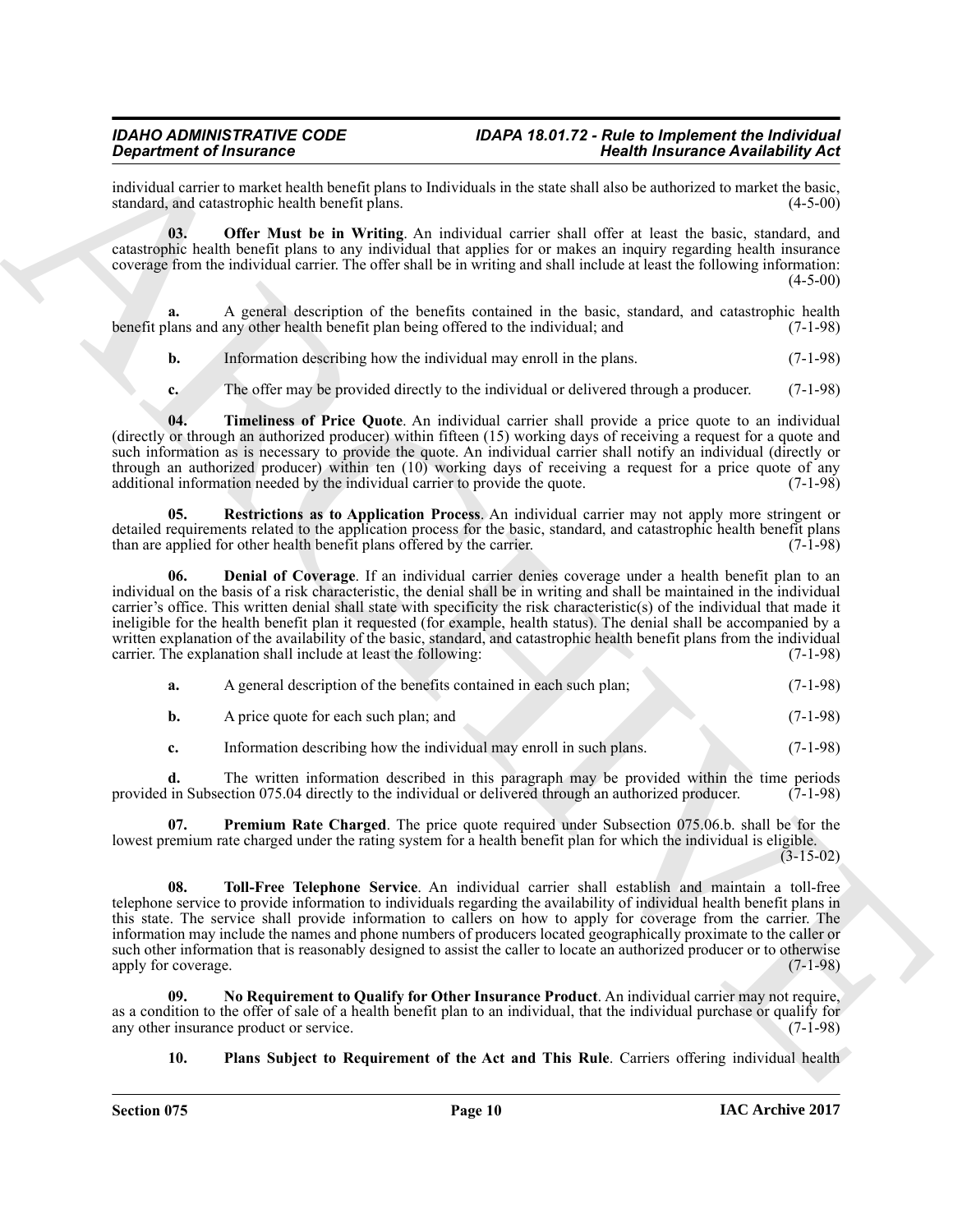benefit plans in this state shall be responsible for determining whether the plans are subject to the requirements of the Act and this rule. Carriers shall elicit the following information from applicants for such plans at the time of application. (7-1-98) application. (7-1-98)

<span id="page-10-2"></span>**11. Annual Filing Requirement**. An individual carrier shall file annually the following information with the Director related to health benefit plans issued by the individual carrier to individuals in this state on forms prescribed by the Director: (7-1-98) prescribed by the Director:

**a.** The number of individuals that were covered under health benefit plans in the previous calendar year (separated as to newly issued plans and renewals); (7-1-98)

**b.** The number of individuals that were covered under the basic, standard, and catastrophic health lan in the previous calendar year (separated as to newly issued plans and renewals). (7-1-98) benefit plan in the previous calendar year (separated as to newly issued plans and renewals).

**c.** The number of individual health benefit plans in force in each county (or by five (5) digit zip code) the as of December 31 of the previous calendar year; (7-1-98) of the state as of December 31 of the previous calendar year;

**d.** The number of individual health benefit plans that were voluntarily not renewed by Individuals in the previous calendar year; (7-1-98)

**e.** The number of individual health benefit plans that were terminated or non renewed (for reasons n nonpayment of premium) by the carrier in the previous calendar year: and (7-1-98) other than nonpayment of premium) by the carrier in the previous calendar year; and

<span id="page-10-5"></span>**f.** The number of health benefit plans that were issued to residents that were uninsured for at least the sixty-three (63) days prior to issue. (7-1-98)

**Signalizion** of Internation Control is the baseline of Holiday Association Control in the state of the state of the state of the state of the state of the state of the state of the state of the state of the state of the **12. Total Number of Residents**. All carriers shall file annually with the Director, on forms prescribed by the Director, the total number of residents, including spouses and dependents, covered during the previous calendar year under all health benefit plans issued in this state. This includes residents covered under reinsurance by way of excess loss and stop loss plans.

<span id="page-10-3"></span>**13. Filing Date**. The information described in Subsections 075.12 and 075.13 shall be filed no later ch 15, each year. (7-1-98) than March 15, each year.

<span id="page-10-4"></span>**14. Specific Data**. For purposes of Subsection 073.14, health benefit plan information shall include policies or certificates of insurance for specific disease, hospital confinement indemnity, reinsurance by way of excess loss, and stop loss coverages. (3-15-02) excess loss, and stop loss coverages.

### <span id="page-10-0"></span>**076. -- 080. (RESERVED)**

#### <span id="page-10-6"></span><span id="page-10-1"></span>**081. STATUS OF CARRIERS AS INDIVIDUAL CARRIERS.**

<span id="page-10-7"></span>**01. Market Status**. Each carrier providing health benefit plans in this state shall make a filing to the Director if it intends to continue or discontinue to operate as an individual carrier in this state under the terms of this rule. (7-1-98) rule. (7-1-98)

<span id="page-10-8"></span>**02. Restrictions as to the Offering of Insurance**. Subject to Subsection 081.03, a carrier shall not offer health benefit plans to individuals, or continue to provide coverage under health benefit plans previously issued to individuals in this state, unless the filing provided pursuant to Subsection 081.01 indicates that the carrier intends to operate as a individual carrier in this state. to operate as a individual carrier in this state.

**03. Specific Compliance Requirements**. If the filing made pursuant Subsection 081.01 indicates that a carrier does not intend to operate as a individual carrier in this state, the carrier may continue to provide coverage under health benefit plans previously issued to individuals in this state only if the carrier complies with the following provisions: (7-1-98) provisions: (7-1-98)

<span id="page-10-9"></span>**a.** The carrier complies with the requirements of Title 41, Chapters 21, 42, and 52, Idaho Code, (other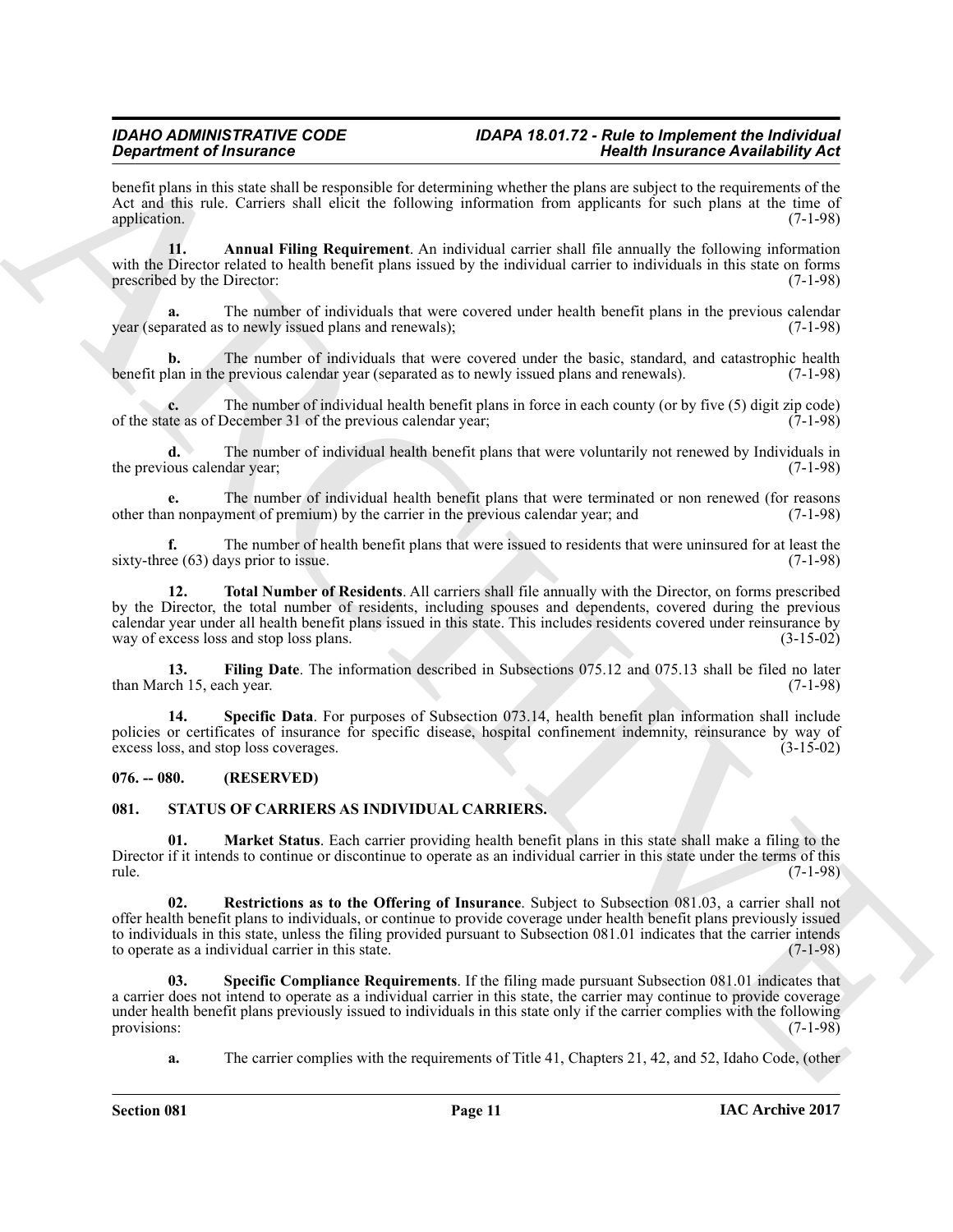than Sections 41-5209, 41-5210, and 41-4711, Idaho Code) with respect to each of the health benefit plans previously<br>(3-15-02) issued to individuals by the carrier. issued to individuals by the carrier.

**b.** The carrier provides coverage to each new dependent to a health benefit plan previously issued to an individual by the carrier. The provisions of the Act (other than Sections  $41-5209$ ,  $41-5210$ , and  $41-4711$ , Idaho Code) and this rule shall apply to the coverage issued to such new dependents. (7-1-98) Code) and this rule shall apply to the coverage issued to such new dependents.

**c.** The carrier complies with the requirements of Section 067 of this rule as they apply to individuals whose coverage has been terminated by the carrier and to individuals whose coverage has been limited or restricted by the carrier.  $(7-1-98)$ 

<span id="page-11-2"></span><span id="page-11-1"></span>**04. Not Eligible for Reinsurance Program**. A carrier that continues to provide coverage pursuant to this subsection shall not be eligible to participate in the reinsurance program established under Sections 41-4711 and 41-5505, Idaho Code. (3-15-02) 41-5505, Idaho Code.

**Experiment of Francesco Control 11.1**<br>
Analysis and the state of the state of the state of the state of the state of the state of the state of the state of the state of the state of the state of the state of the state of **05. Precluded From Operating in Idaho**. If the filing made pursuant Subsection 081.01 indicates that a carrier does not intend to operate as a individual carrier in this state, the carrier shall be precluded from operating as an individual carrier in this state (except as provided for in Subsections 081.03.a. through 081.03.c.) for a period of five (5) years from the date of the filing. Upon a written request from such a carrier, the Director may reduce the period provided for in the previous sentence if the Director finds that permitting the carrier to operate as an individual carrier would be in the best interests of the individuals in the state. (3-15-02)

#### <span id="page-11-0"></span>**082. -- 999. (RESERVED)**